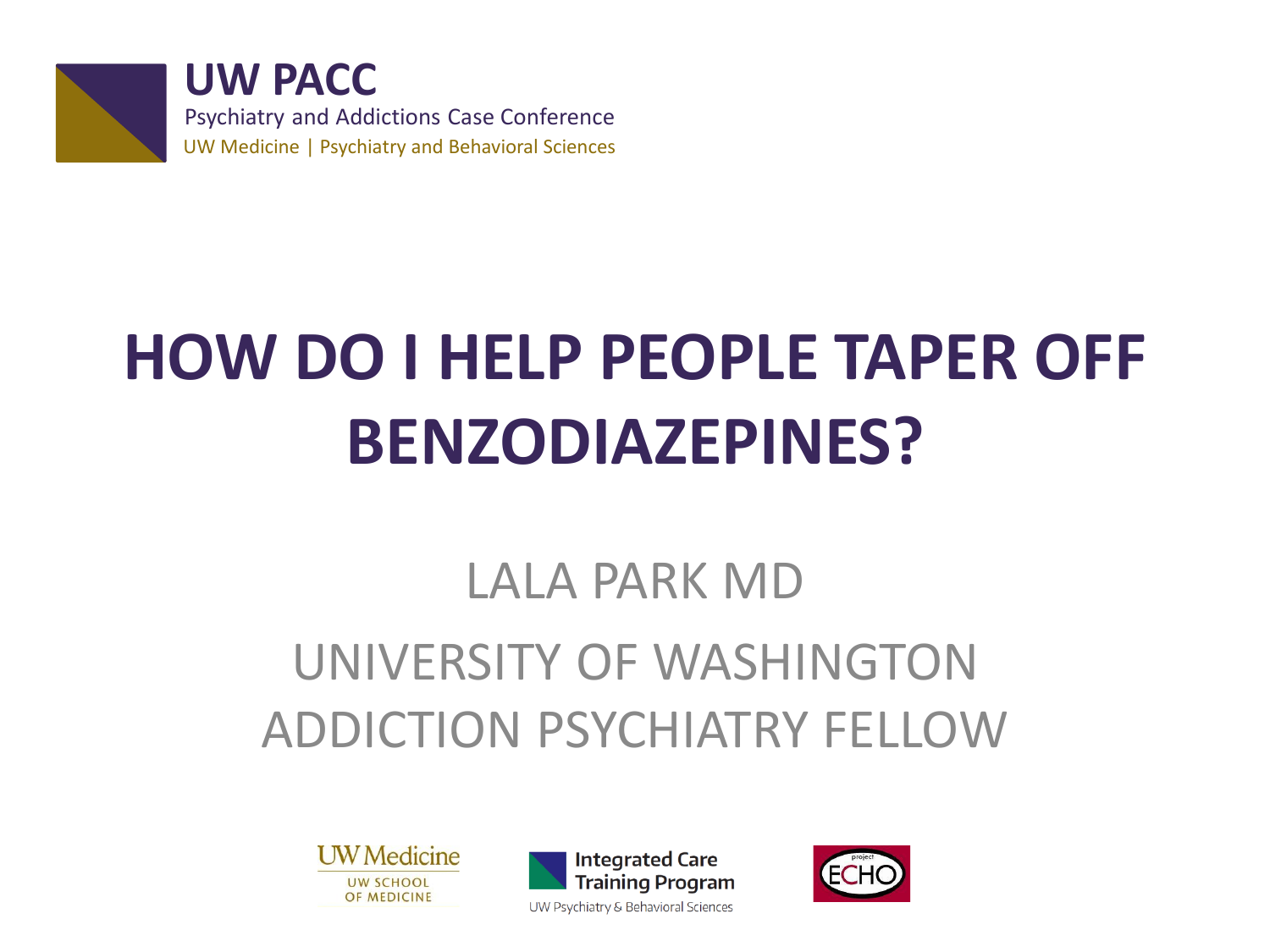## **OBJECTIVES**

- Understand epidemiology of benzodiazepine prescribing and use
- Discuss how to identify & engage patients in benzodiazepine taper
- Discuss common challenges during taper

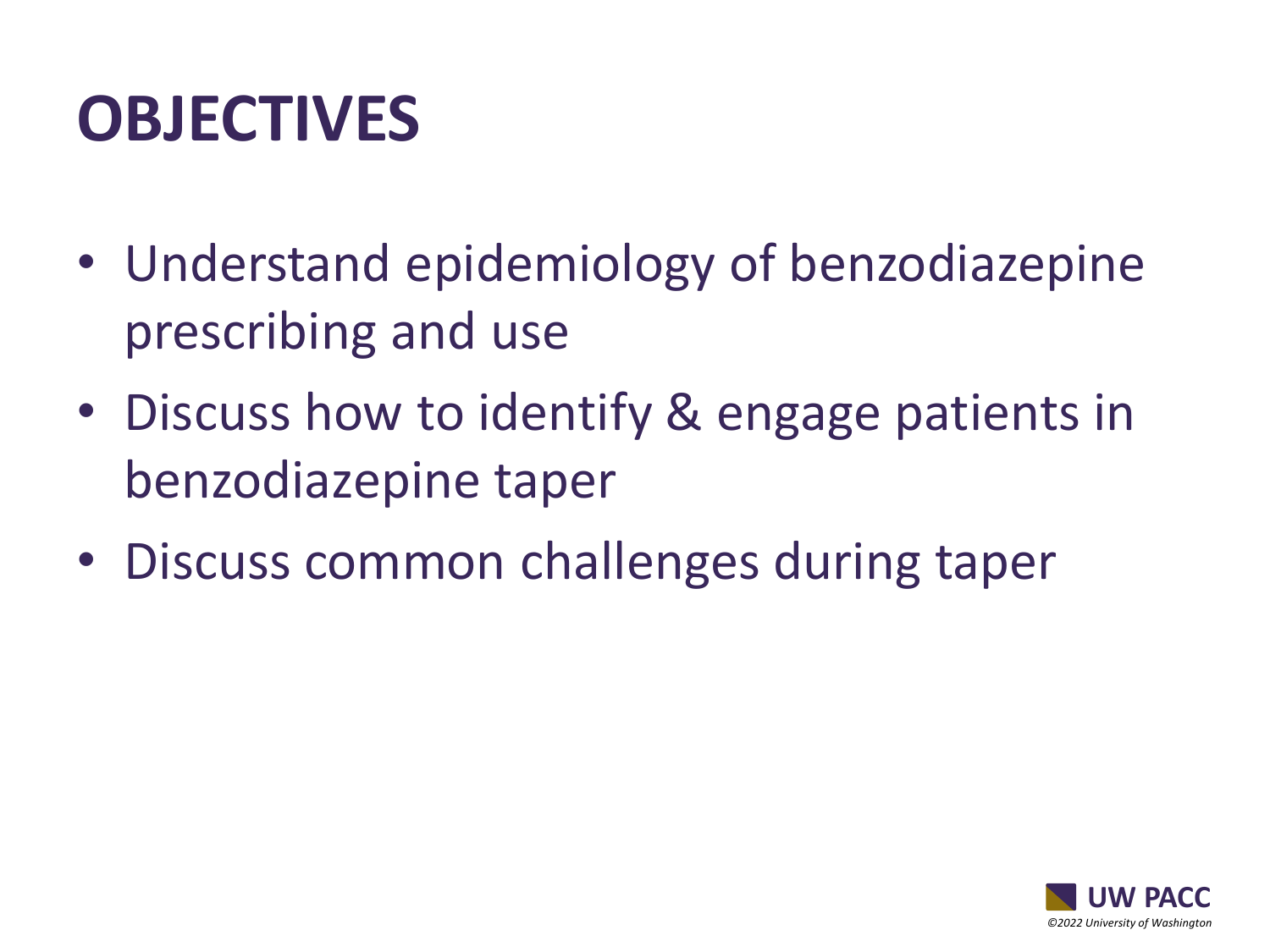#### **WHO'S TAKING RX BENZODIAZEPINES?**

- 5% of general population gets prescribed
- Women > men
- Highest rate of prescription (11.9%) among 80 yo women
- **Duration:** Long-term prescription (120+ days of Rx) increases with age  $-1/3$  of older adults
- **Onset:** 75% of prescriptions are short-acting benzos

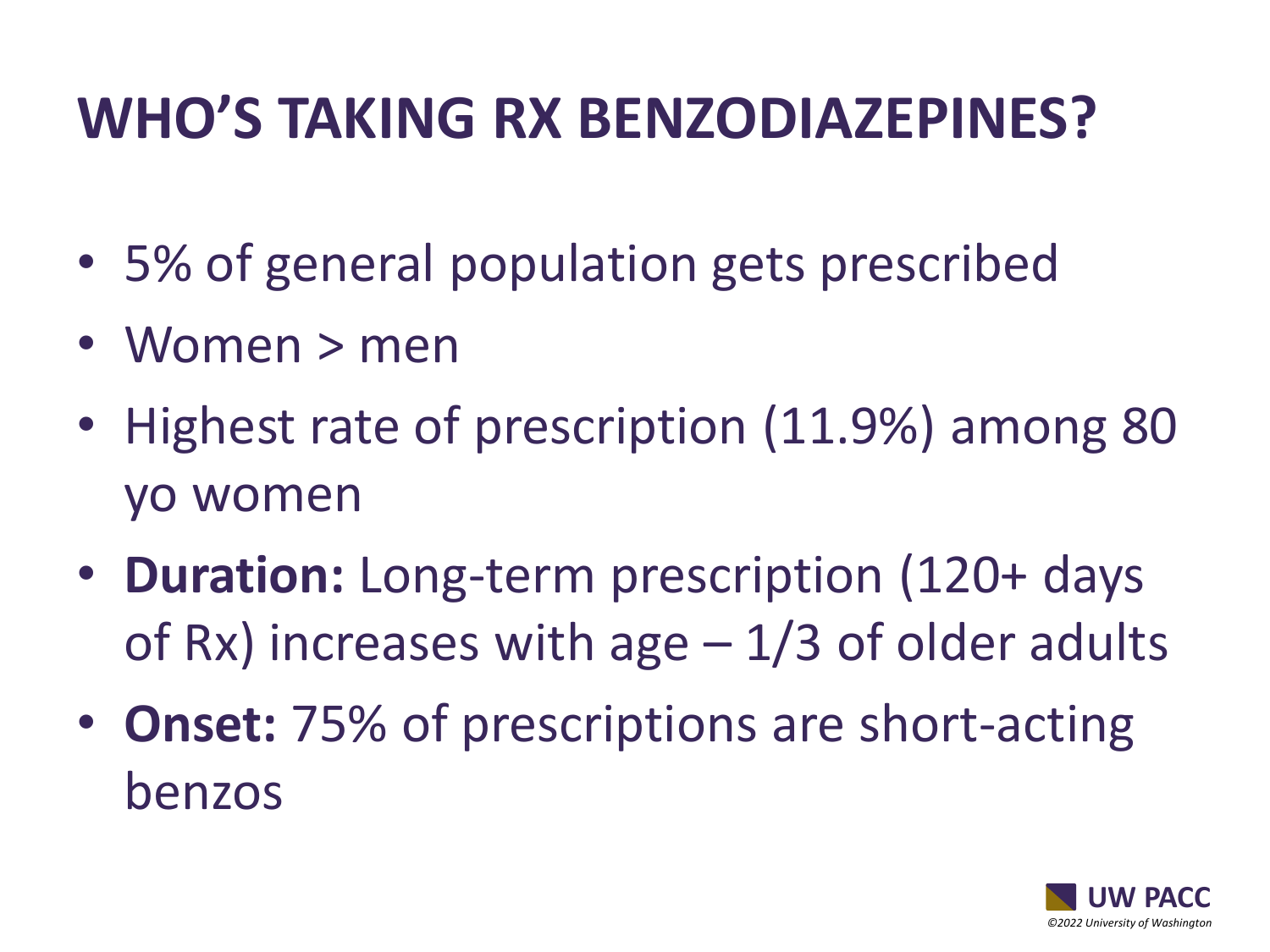### **WE ALREADY KNOW ABOUT THE RISKS OF LONG TERM BENZODIAZEPINE USE…**

- Sedation
- Accidents and injuries
- Cognitive decline
- Use disorder
- Overdose risk
- But how do we have the conversation with a patient?

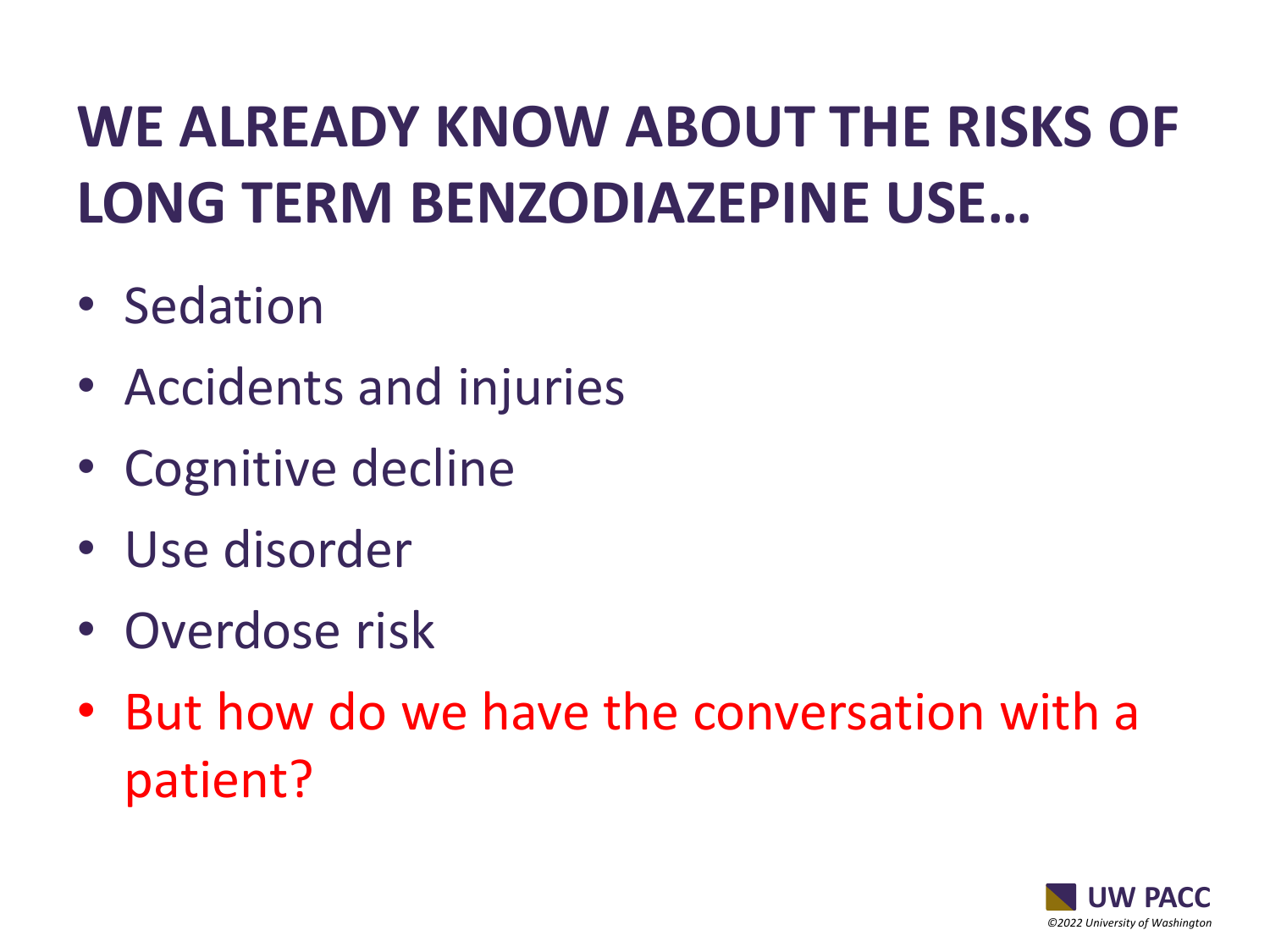#### **CASE 1**

• 52 yo F comes to your office for an intake. She states she's been prescribed alprazolam 1mg TID prn for anxiety by another provider. She can't reach the provider anymore and wants you to write her a script so she does not go into withdrawal. She states this is the only thing that's worked after trying multiple meds over the years.

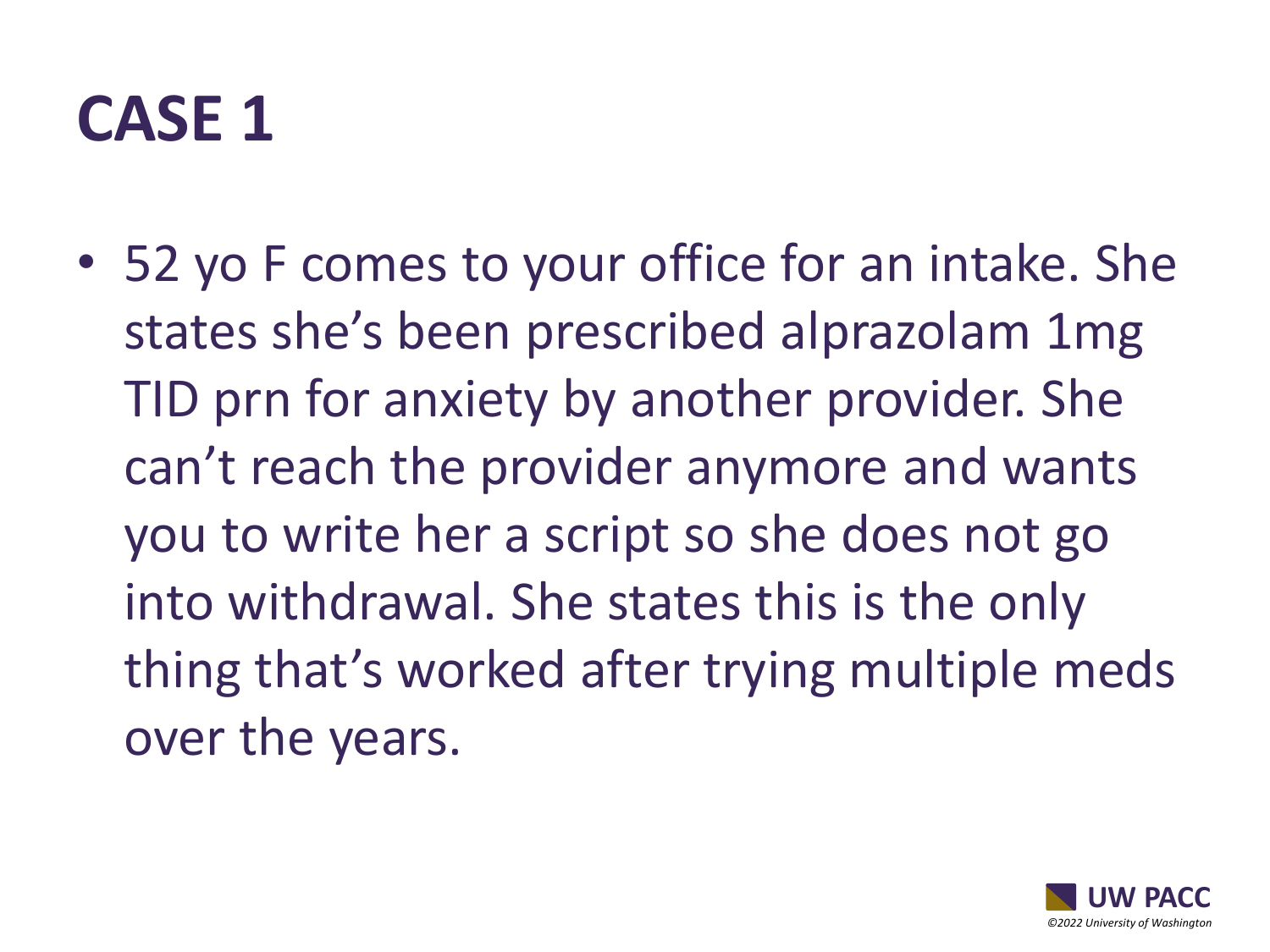#### **WHAT LEADS YOU TO CONSIDER/BRING UP BENZO TAPER IN A PATIENT? RED FLAGS/CUES THAT YOU'VE SEEN?**

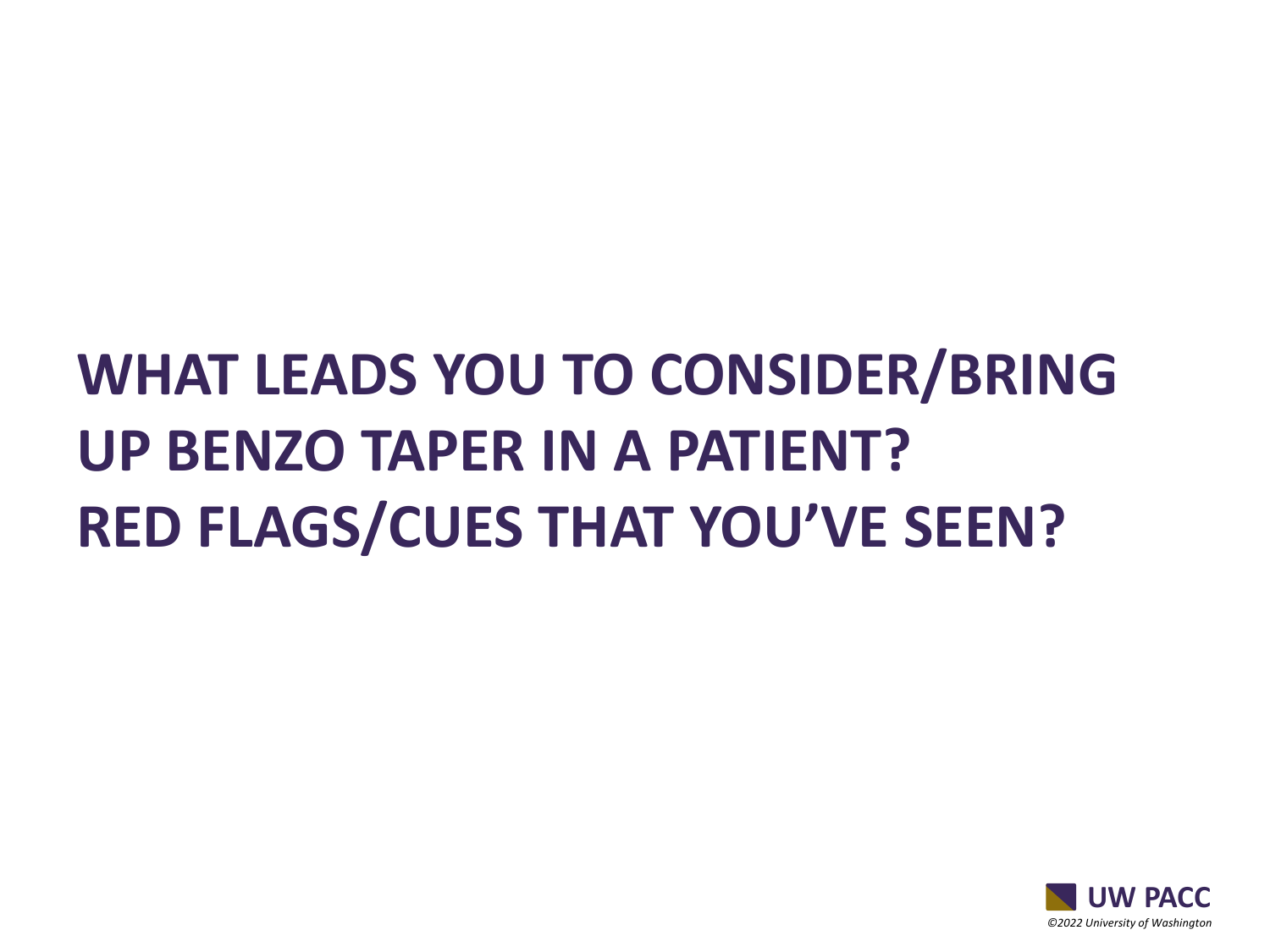#### **HOW TO ENGAGE PATIENTS?**

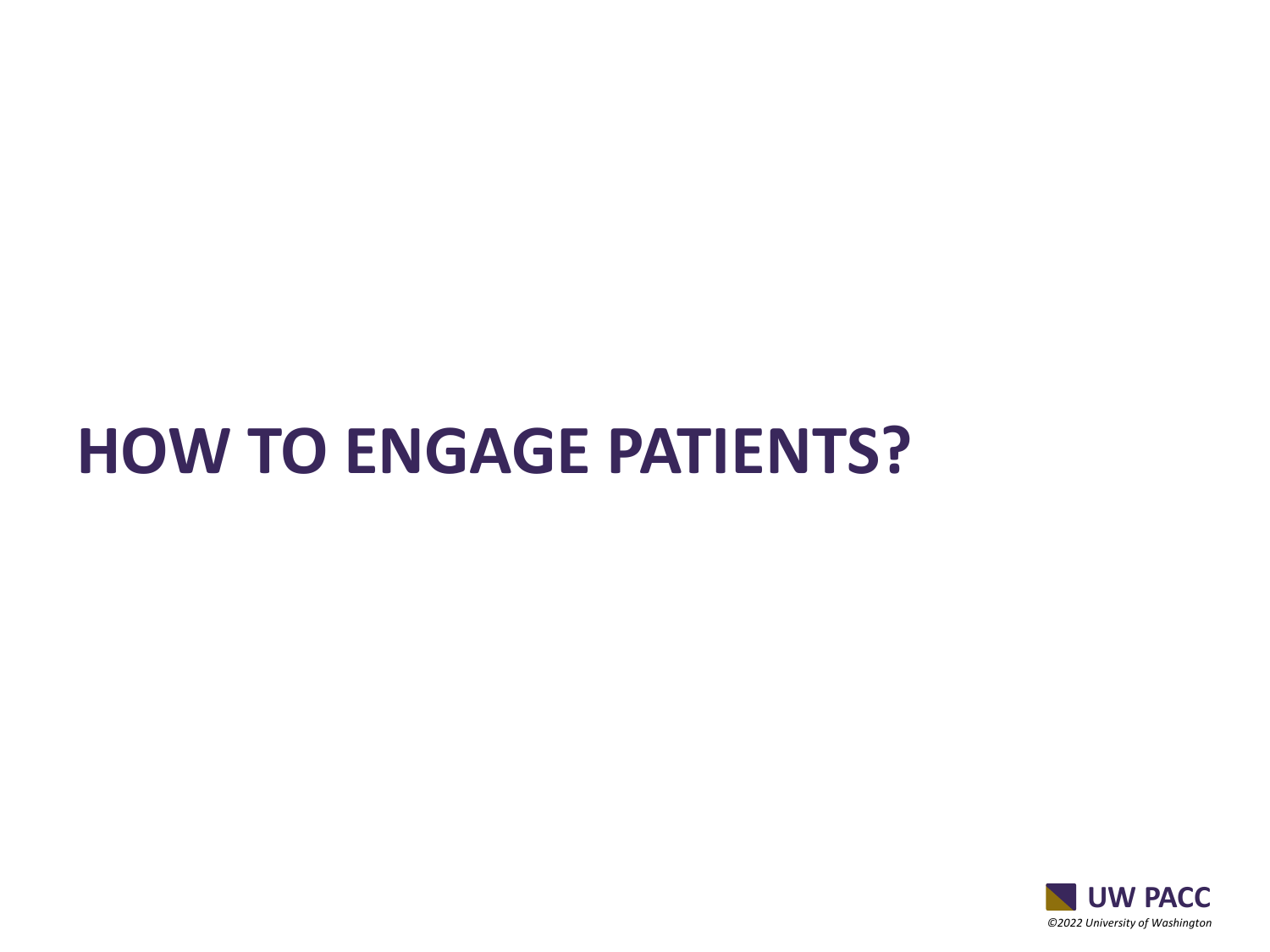### **WHAT MAKES YOU HESITANT TO DISCUSS TAPERING? IS THERE EVER A TIME TO NOT DO THE TAPER?**

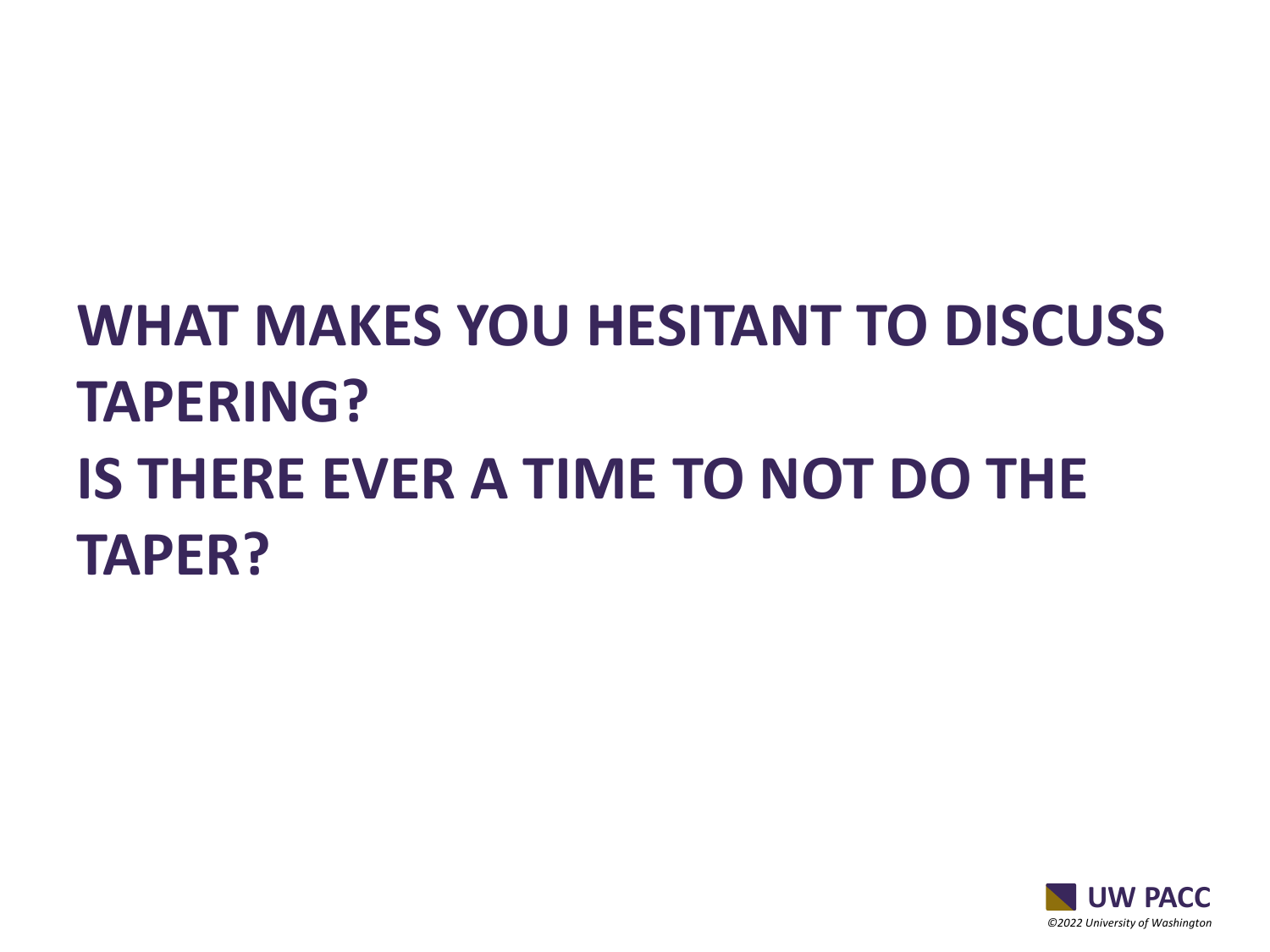#### **CASE 2**

• 25 yo M comes to your office asking for your help coming off of a "research chemical called clonazolam" he's been buying off the streets. He's been using for the past 2 years, currently 8mg/day. Has been inpatient twice and not interested in that option. He denies any other substances.

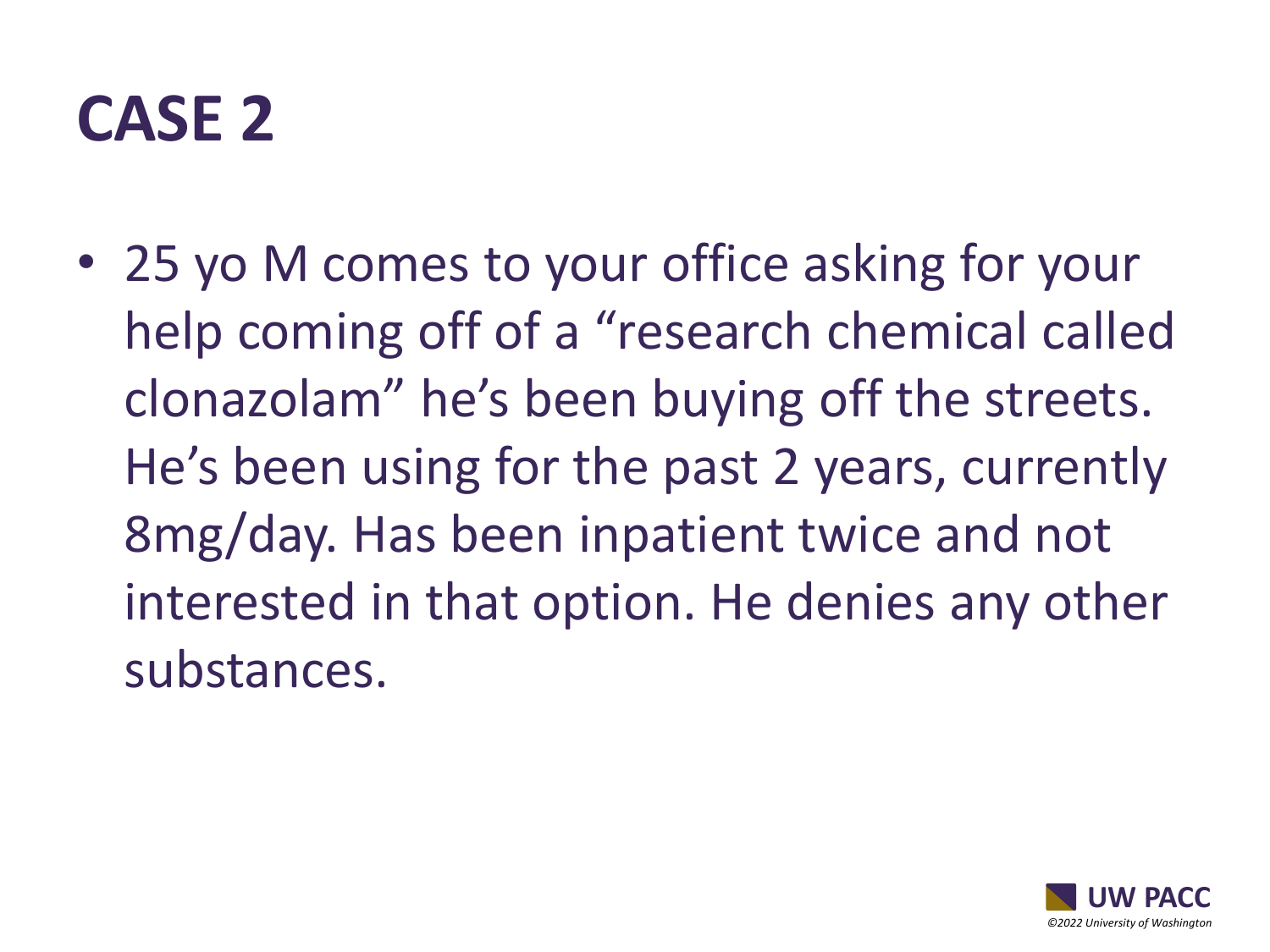## **GENERAL GUIDELINES IN TAPER**

- Gradual dose reduction in 10-25% increments
- Taper length:
	- No consensus on how fast every 2 weeks vs up to every 3 month
	- Depends on how long the person has been using benzos: 15-30% develop withdrawal symptoms after only 4-6 weeks of use
- Reduce in smaller increments when nearing the end
- Consolidate to 1 benzo
- Choose long-acting
- Schedule doses instead of using prn's
- **What to watch out for during taper?**

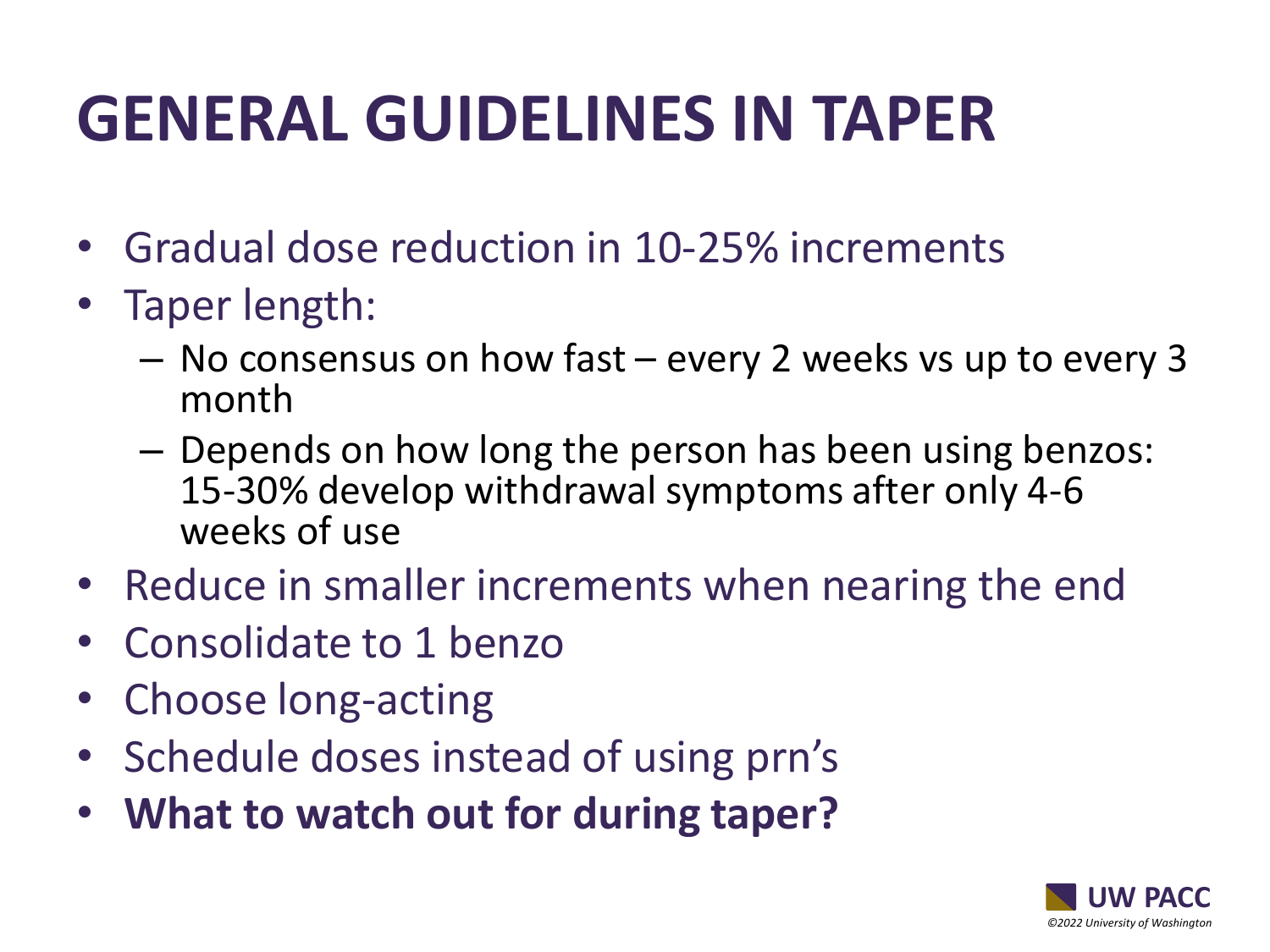### **OTHER THAN REDUCING BENZOS, HOW ELSE CAN THE PATIENTS BE SUPPORTED? ANY OTHER MEDICATIONS OR THERAPY?**

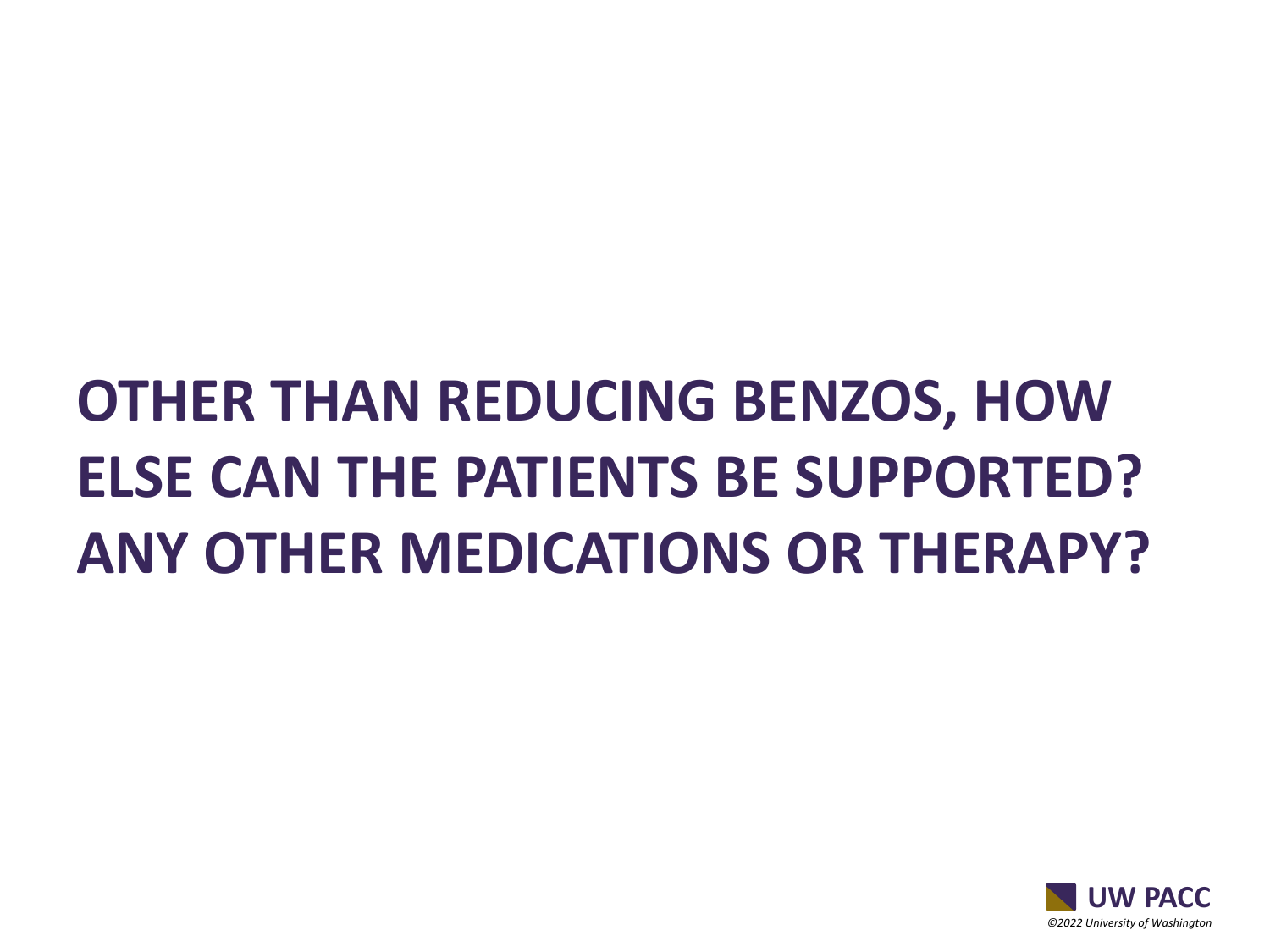#### **TAKEAWAYS**

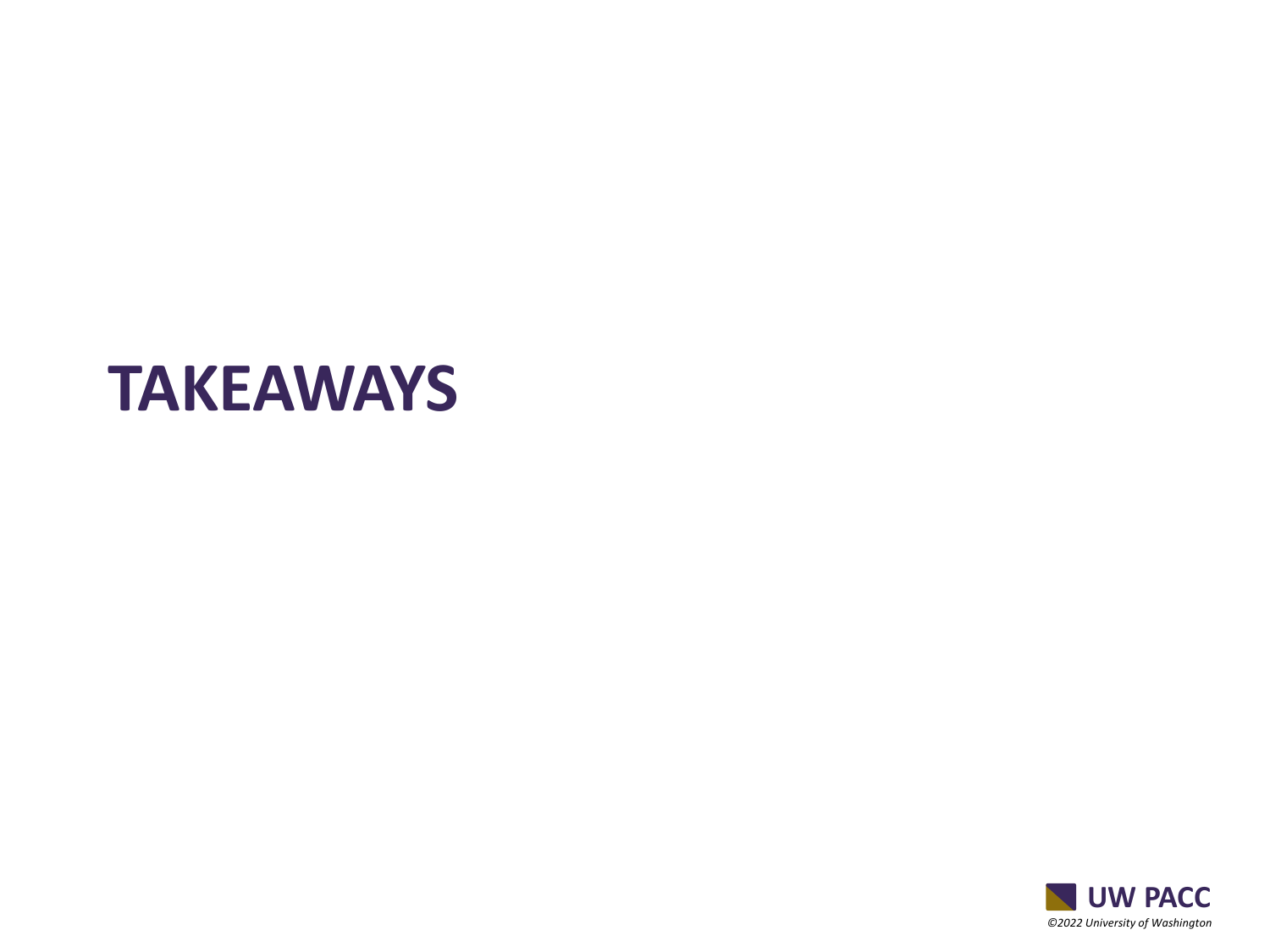## **SUMMARY**

- Start having conversations with your patients on long-term benzodiazepines now… ideally, before red flags.
- Patient buy-in important.
- Consolidate to a single long-acting benzo, 15- 20% reduction over a few weeks based on duration of usage prior.
- Watch out for withdrawal symptoms during taper.